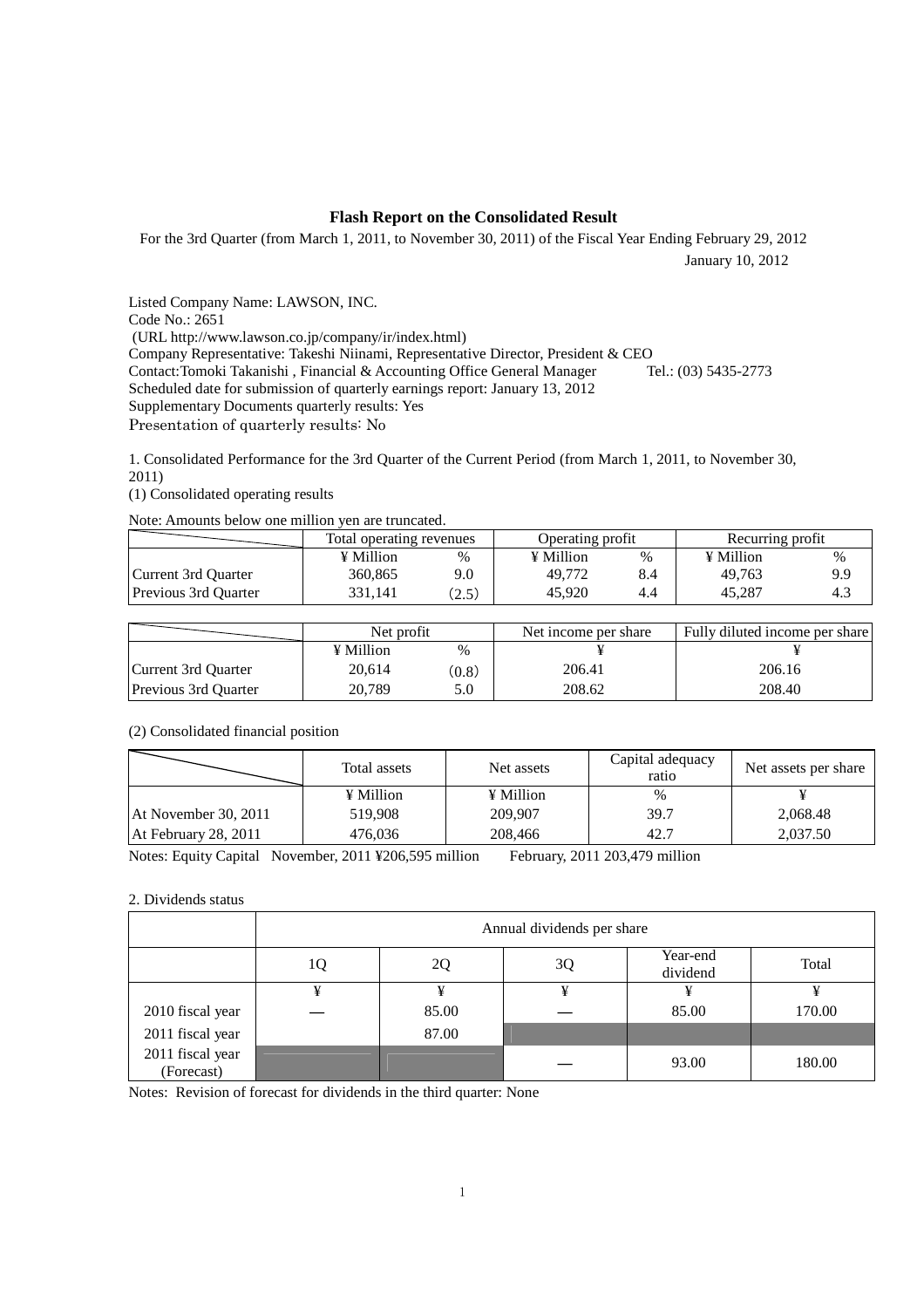3. Forecast Consolidated Performance for 2011 fiscal year (from March 1, 2011, to February 29, 2012)

|                  | Total operating revenues |                                | Operating profit     |      | Recurring profit     |      | Net profit |             |
|------------------|--------------------------|--------------------------------|----------------------|------|----------------------|------|------------|-------------|
|                  | ¥ Million                | %                              | <sup>v</sup> Million | %    | <sup>v</sup> Million | $\%$ | ¥ Million  | %           |
| 2011 fiscal vear | 473.000                  | 70<br>$\overline{\phantom{a}}$ | 61.500               | 10.7 | 60.400               | 10.6 | 23.500     | (71<br>۰. ۱ |

Reference: Forecast net profit per share for the 2011 fiscal year: 235.28yen

Note: Revision of forecasts for consolidated performance during the third quarter: None

#### 4. Other

 (1) Change in important subsidiaries during the period (Changes in certain specified subsidiaries resulting in revised scope of consolidation): None

(Note) This indicates any changes in specified subsidiaries during the second quarter resulting from a revision of the scope of consolidation.

(2) Adoptions of simplified accounting methods or special accounting methods in presentation of quarterly financial statements: Yes

(Note) This indicates whether any simplified accounting methods or special accounting methods were adopted in preparation of the quarterly financial statements.

(3) Changes in accounting principles, procedures, presentation methods, etc., pertaining to preparation of consolidated financial statements (Those to be stated as significant accounting policies)

1. Changes associated with revision in accounting standards: Yes

2. Other changes: None

(Note) This indicates whether there were any changes in the accounting principles, procedures, presentation methods, etc. pertaining to the preparation of the consolidated financial statements as stated under Changes in Significant Accounting Policies for the Presentation of the Quarterly Financial Statements.

(4) Number of issued shares:

- i) The number of the stocks issued in the end of term
- November, 2011: 100,300,000 February, 2011: 100,300,000
- ii) The number of treasury shares in the end of term
- November, 2011: 422,134 February, 2011: 433,040 iii) Average number of shares during the term

November, 2011: 99,868,413 November, 2010: 99,652,292

Note: Disclosure of progress of quarterly review procedures

At the time of disclosure of this quarterly flash report, review procedures for quarterly earnings reports based on the Financial Instruments and Exchange Act had not been completed.

Note: The above-mentioned forecast is based on the information, which is able to get hand at present, and including a potential risk and uncertainty. Therefore, actual achievements may differ from these forecasts due to many factors.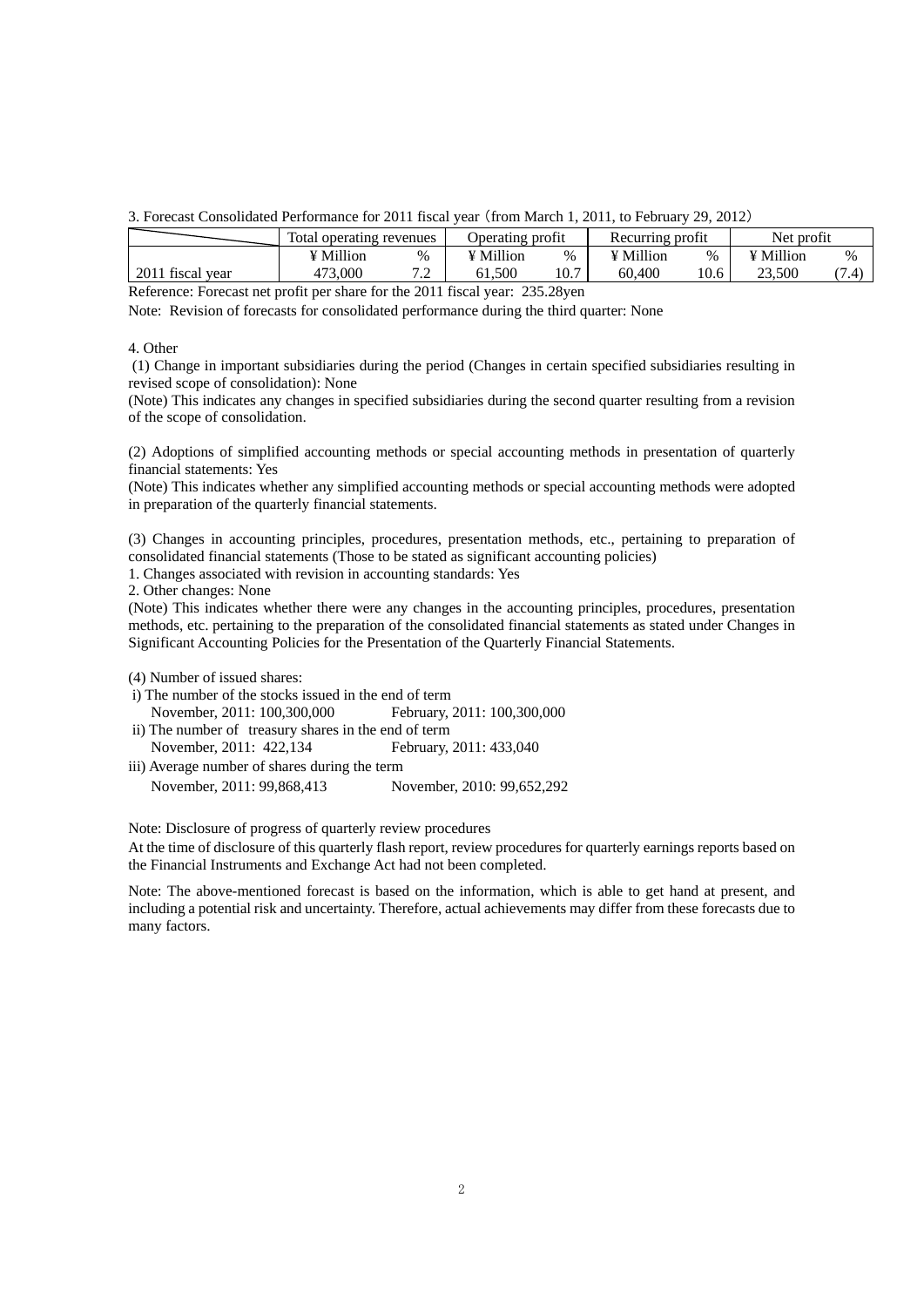# **1**.**Review of Operations**

### (1) Overview of Consolidated Operating Results

During the first nine months of fiscal 2011, the period from March 1, 2011 to November 30, 2011, the Japanese economy picked up gradually despite lasting impact from the Great East Japan Earthquake in March, with robust sales recorded in the convenience store industry.

In this business environment, the LAWSON Group (the "Company") focused on achieving a speedy recovery of stores and the product supply chain in the disaster-affected areas with the aim of realizing the Group's corporate philosophy of "Happiness and Harmony in Our Community." With these efforts, we were appreciated by customers as a convenience store chain with a nationwide network as well as social infrastructure that provides essential items at the local level.

Consolidated financial results for the first nine months of fiscal 2011 were as follows: Total operating revenues were ¥360,865 million (up 9.0% year on year) and operating profit was ¥49,772 million (up 8.4% year on year). Recurring profit totaled ¥49,763 million (up 9.9% year on year).

Net profit decreased ¥175 million compared to the corresponding period of the previous fiscal year to ¥20,614 million (down 0.8% year on year).

## **(Convenience Store Operations and Overseas Businesses)**

On the merchandise front, the "Company" developed menus catering to customer needs by leveraging customer purchase data acquired through the multi-partner loyalty program, Ponta, which the Company joined in March 2010.

In the rice category, our chilled lunch boxes, named "Lawson-Tei," continued to enjoy popularity. "Lawson-Tei" incorporates the color, taste and texture preferences of female customers, who have traditionally proven reluctant to purchase convenience store lunch boxes.

Our private brand, "Lawson select," which is mainly comprised of prepared foods, processed foods, and daily necessities, was renewed in October 2011 and recorded robust sales. Our fresh food type LAWSON stores (hybrid stores), which are basically regular existing LAWSON stores but with a stronger assortment of fresh foods and daily delivered foods, continued to promote strategies to expand customer base by appealing to housewives and elderly people. The number of fresh food type LAWSON stores totaled 3,441 as of November 30, 2011. Some of these stores sell fresh vegetables produced at LAWSON Farms in Japan, which the Company partially funded.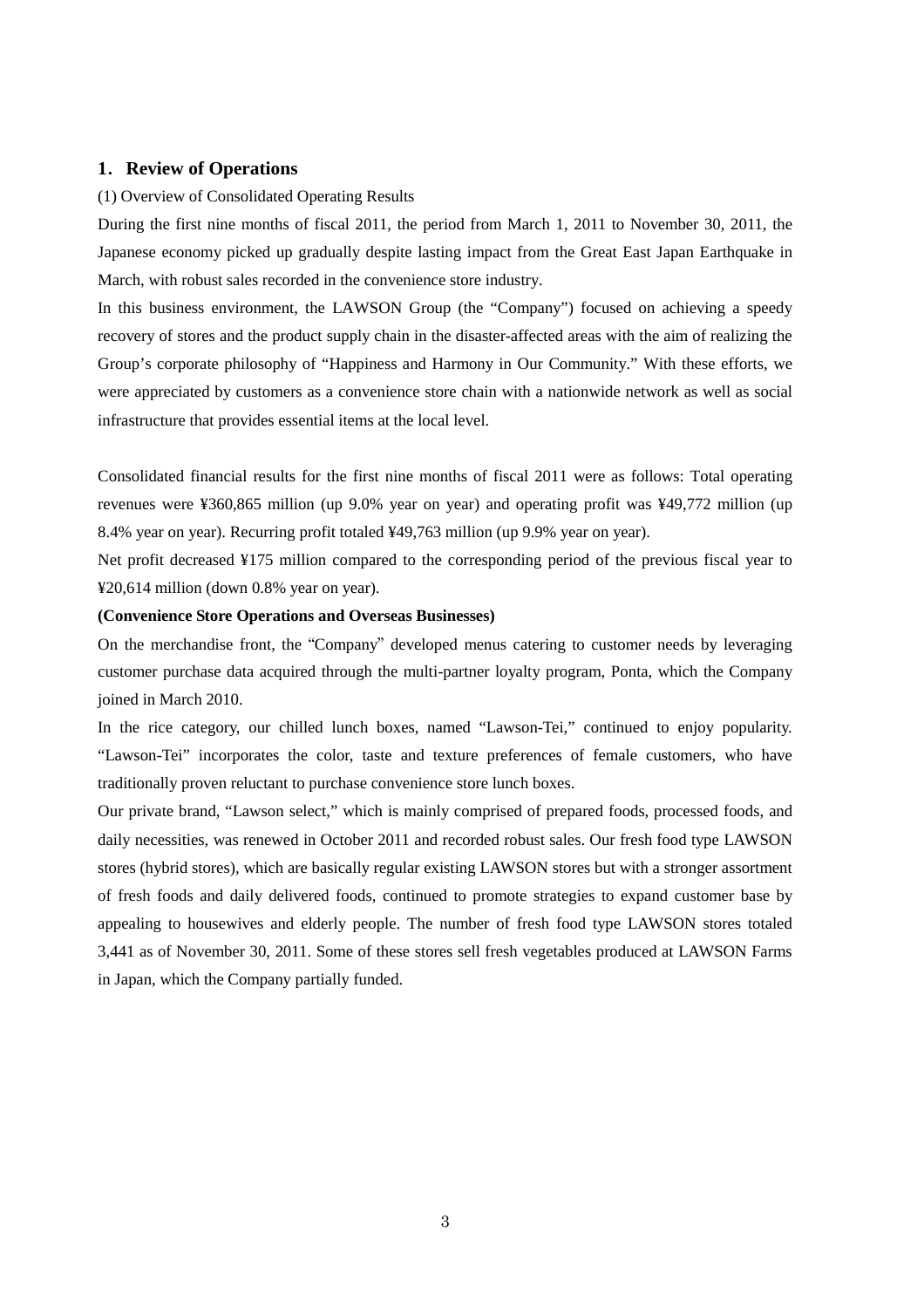| Fiscal period         | Previous 3rd Quarter |                               | Current 3rd Quarter           |               |  |
|-----------------------|----------------------|-------------------------------|-------------------------------|---------------|--|
|                       |                      | March 1, 2010 to November 30, | March 1, 2011 to November 30, |               |  |
|                       | 2010                 |                               | 2011                          |               |  |
|                       | <b>Sales</b>         | Percentage of                 | <b>Sales</b>                  | Percentage of |  |
| Product group         | (Millions of         | Total $(\%)$                  | (Millions of                  | Total $(\%)$  |  |
|                       | yen)                 |                               | yen)                          |               |  |
| Processed foods       | 676,491              | 53.4                          | 775,300                       | 56.2          |  |
| <b>Fast foods</b>     | 243,984              | 19.2                          | 261,198                       | 18.8          |  |
| Daily delivered foods | 199,644              | 15.8                          | 200,659                       | 14.6          |  |
| Nonfood products      | 146,952              | 11.6                          | 143,291                       | 10.4          |  |
| Total                 | 1,267,073            | 100.0                         | 1,380,450                     | 100.0         |  |

Sales by product group throughout all Lawson Group stores

Regarding sales promotions, the Company executed the HAPPY 10,000 Campaign in celebration of reaching the 10,000 store milestone in Japan, as well as the Autumn Rilakkuma Fair.

Regarding services, total Ponta members reached 36.96 million as of November 30, 2011, including members joining through other participating companies. LAWSON provided loyalty points appealing to Ponta members while expanding its membership base.

To improve store operations, we promoted merchandise assortments that matched customer needs specific to each store by utilizing our backbone IT system, PRiSM, to analyze sales data collected from Ponta card members and to use the analyzed data in store-based order placements. In addition, we have strived to make more use of PRiSM at each store with the goal of enhancing accuracy in order placement in order to reduce opportunity loss. Through these measures, we will continue to work toward creating stores that fully satisfy the desires of customers to purchase "whatever you want, whenever and wherever you need it."

Regarding new store openings, the Company worked to develop new stores, emphasizing profitability by rigorously adhering to proprietary group standards required for opening stores.

|                      | <b>LAWSON</b> | <b>NATURAL</b> |          | Total  |
|----------------------|---------------|----------------|----------|--------|
|                      |               | <b>LAWSON</b>  | STORE100 |        |
| Total stores as of   | 8,686         | 90             | 1,077    | 9,853  |
| February 28, 2011    |               |                |          |        |
| Change during fiscal | 283           | 6              | 82       | 371    |
| year                 |               |                |          |        |
| Total stores as of   | 8,969         | 96             | 1,159    | 10,224 |
| November 30, 2011    |               |                |          |        |

[Change in Total Number of Domestic Stores] (Stores)

(Note) The total number of LAWSON stores as of November 30, 2011 includes 72 stores operated by LAWSON TOYAMA, INC. the Company's consolidated subsidiary.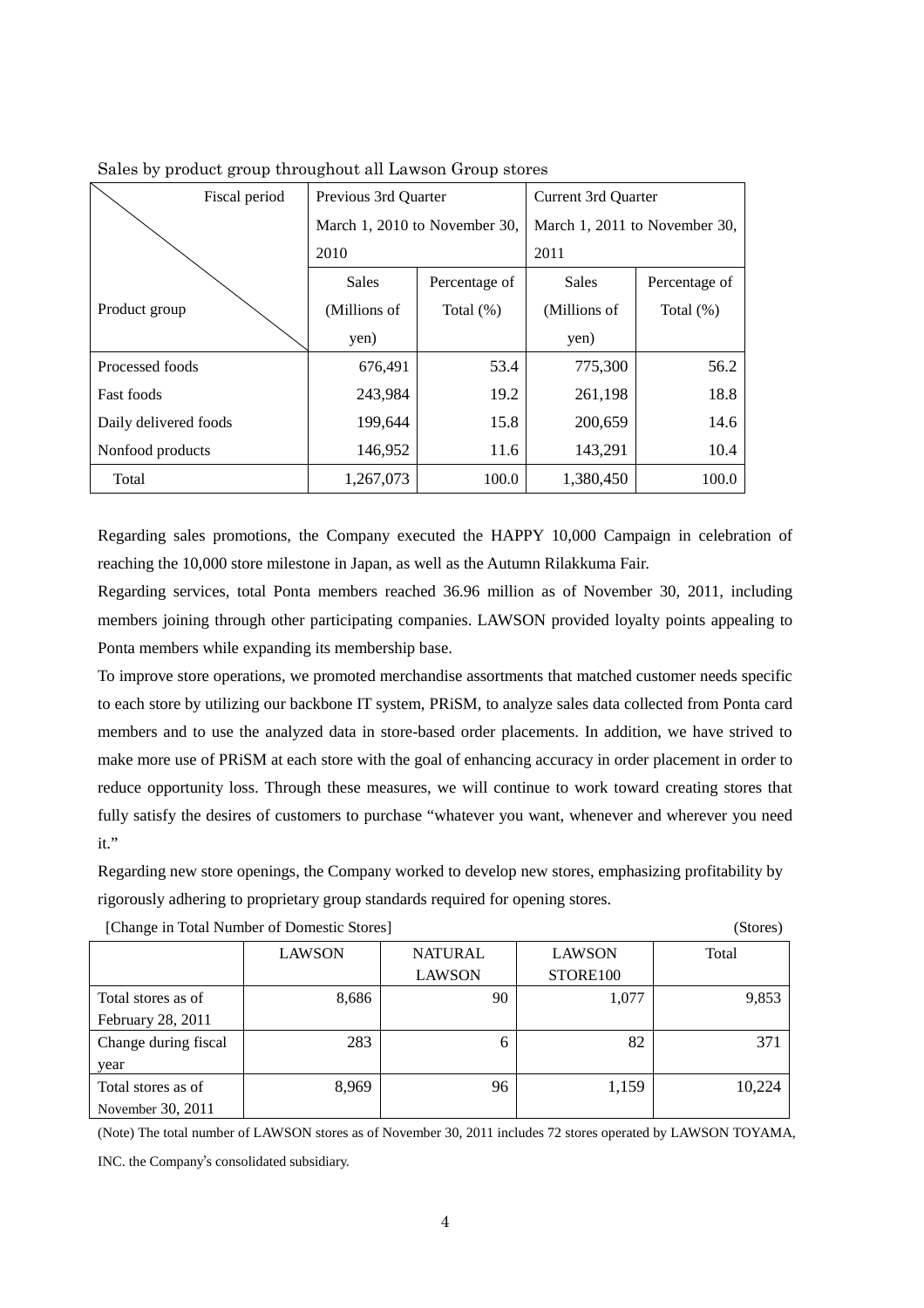|            | Number    |           | Number<br>Number<br>Prefecture<br>Prefecture<br>Prefecture | Number   | Prefecture | Number    |           |           |           |
|------------|-----------|-----------|------------------------------------------------------------|----------|------------|-----------|-----------|-----------|-----------|
| Prefecture | of stores |           | of stores                                                  |          | of stores  |           | of stores |           | of stores |
| Hokkaido   | 556       | Saitama   | 414                                                        | Gifu     | 125        | Tottori   | 94        | Saga      | 63        |
| Aomori     | 171       | Chiba     | 363                                                        | Shizuoka | 186        | Shimane   | 91        | Nagasaki  | 90        |
| Iwate      | 156       | Tokyo     | 1,358                                                      | Aichi    | 489        | Okayama   | 124       | Kumamoto  | 99        |
| Miyagi     | 187       | Kanagawa  | 727                                                        | Mie      | 98         | Hiroshima | 148       | Oita      | 142       |
| Akita      | 157       | Niigata   | 106                                                        | Shiga    | 129        | Yamaguchi | 111       | Miyazaki  | 84        |
| Yamagata   | 63        | Toyama    | 183                                                        | Kyoto    | 264        | Tokushima | 102       | Kagoshima | 108       |
| Fukushima  | 94        | Ishikawa  | 91                                                         | Osaka    | 984        | Kagawa    | 97        | Total     | 10,224    |
| Ibaraki    | 112       | Fukui     | 99                                                         | Hyogo    | 568        | Ehime     | 159       |           |           |
| Tochigi    | 110       | Yamanashi | 78                                                         | Nara     | 98         | Kochi     | 60        |           |           |
| Gunma      | 69        | Nagano    | 135                                                        | Wakayama | 113        | Fukuoka   | 369       |           |           |

*Number of Domestic stores by prefecture (As of November 30, 2011)* 

The number of fresh food convenience stores, LAWSON STORE100, operated by the Company's consolidated subsidiary Ninety-nine Plus Inc., reached 1,159 as of November 30, 2011. The subsidiary continues to promote franchise expansion. Some of these stores also sell vegetables produced at LAWSON Farms.

LAWSON OKINAWA, INC. the Company's equity-method affiliate, was operating 145 stores in Okinawa Prefecture as of November 30, 2011.

Regarding our overseas businesses, the Company made additional investments in its Chinese equity-method affiliate, SHANGHAI HUALIAN LAWSON CO., LTD., in September 2011 and converted it into a consolidated subsidiary. The number of LAWSON stores in Shanghai in the People's Republic of China (hereafter referred to as China) totaled 308 as of November 30, 2011.

CHONGQING LAWSON CO., LTD., also a consolidated subsidiary of the Company, was operating 30 LAWSON stores in Chongqing, China, as of November 30, 2011.

Additionally, the Company established DALIAN LAWSON CO., LTD in Dalian, China, in September 2011 as its consolidated subsidiary, which opened its first store in Dalian in November 2011.

In regions outside of China, the Company established LAWSON ASIA PACIFIC HOLDINGS PTE. LTD. (LAP) in May 2011 in the Republic of Singapore as its consolidated subsidiary, in order to control the Company's subsidiaries and affiliates that operate convenience stores outside Japan (excluding China). Also, the Company entered into a licensing agreement in June 2011 with PT MIDI UTAMA INDONESIA Tbk (MIDI), a member of the Alfa Group, which operates a large-scale retail business in the Republic of Indonesia. Furthermore, LAP acquired a 30% equity stake in MIDI in July 2011. As of November 30, 2011, MIDI operates 466 stores of their own brand and one LAWSON store in Jakarta, Indonesia.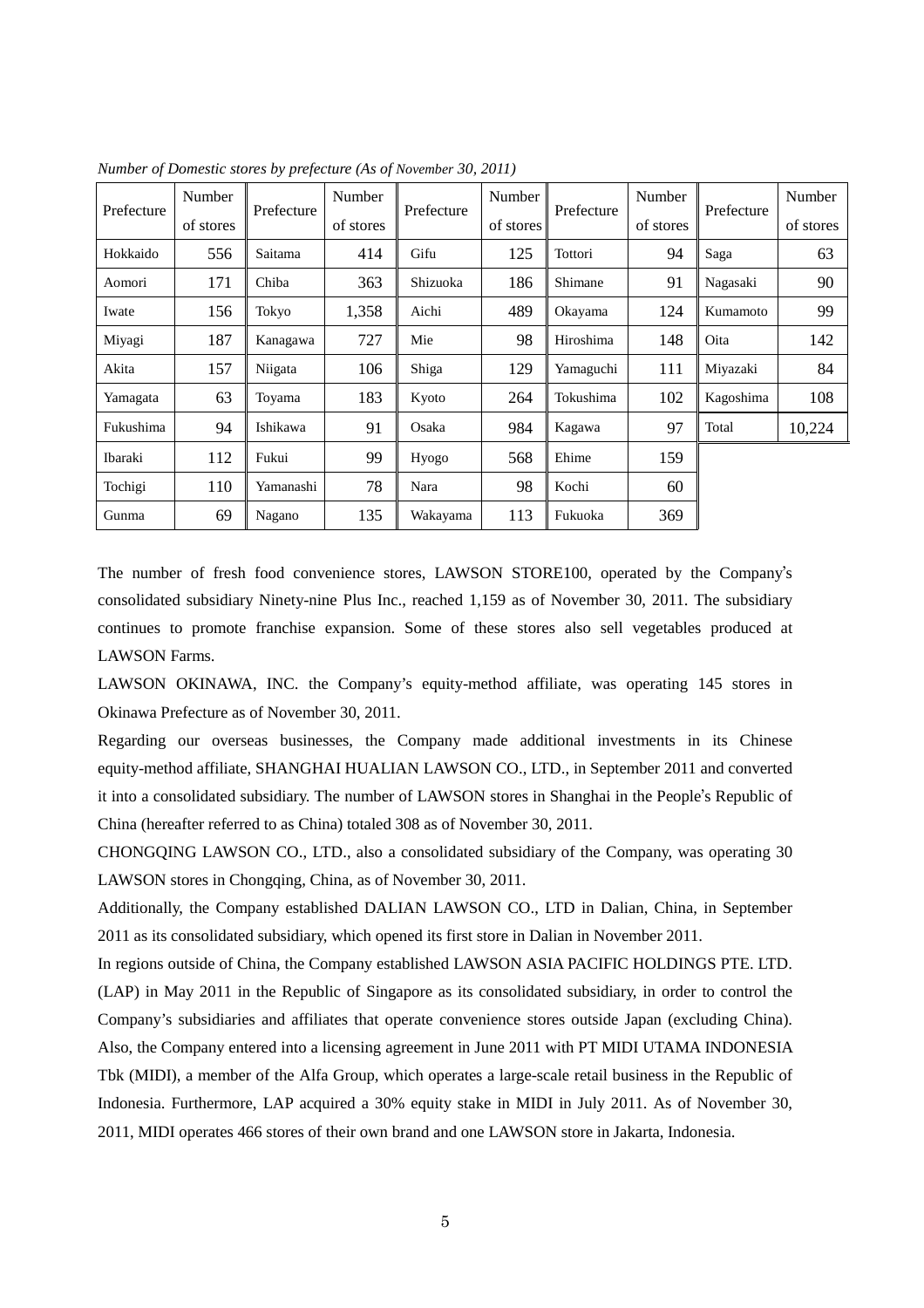### **(Other Businesses)**

In addition to convenience store operations, the Company is involved in entertainment/e-commerce, financial services, and other businesses.

The Company's consolidated subsidiaries LAWSON ENTERMEDIA, INC. and HMV Japan K.K., which operate entertainment/e-commerce-related businesses, merged as of September 1, 2011 to become LAWSON HMV ENTERTAINMENT, INC. The Company's entertainment/e-commerce-related business led by the merged company has shown steady recovery at a pace exceeding our original expectations despite the negative impact of the Great East Japan Earthquake which resulted in voluntary cancellation and postponement of some concerts and in the voluntary delay of new CD/DVD releases.

The Company opened its comprehensive online entertainment mall, LAWSON HOT STATION Lpaca, and its online shopping mall, Loppi, in August and September 2011, respectively. Loppi has expanded merchandise offering since November 2011 with particular emphasis on daily necessities and foods, and Lpaca has increased the number of books. The Company will continue working to make online shopping even more convenient for users in their everyday lives.

In addition, we are promoting collaboration between Yahoo! JAPAN's network service and LAWSON stores, leveraging the alliance with Yahoo JAPAN Corporation which commenced in June 2011. Furthermore, we will focus on reinforcing the e-commerce business by providing price comparison and product search functions offered by Venture Republic Inc., with which the Company entered into a capital and business alliance in January 2011.

LAWSON ATM NETWORKS, INC., which operates a financial services-related business, has worked to increase the number of transactions in response to the increased number of ATMs installed nationwide in LAWSON stores. As of November 30, 2011, the number of ATMs installed nationwide totaled 8,902.

# **2. Qualitative Information Regarding Changes in Other Consolidated Financial Indicators**

(1) Financial Position at the 3rd Quarter end

Total Assets, Total Liabilities and Net Assets at the 3rd Quarter End

At November 30, 2011, total assets stood at ¥519,908 million, an increase of ¥43,871 million from February 28, 2011. This mainly reflected a ¥4,400 million increase in account receivable-due from franchised stores and a ¥20,615 million increase in net property and store equipment.

Total liabilities increased ¥42,431 million from February 28, 2011 to ¥310,001 million at November 30, 2011. This mainly reflected a ¥ 14,618 million increase in accounts payable-trade and a ¥15,037 million increase in asset retirement obligations.

Net assets stood at ¥209,907 million, increased ¥1,440 million from February 28, 2011. This is primarily due to the increase of retained earnings by ¥3,369 million, although decrease of ¥1,626 million in minority interests.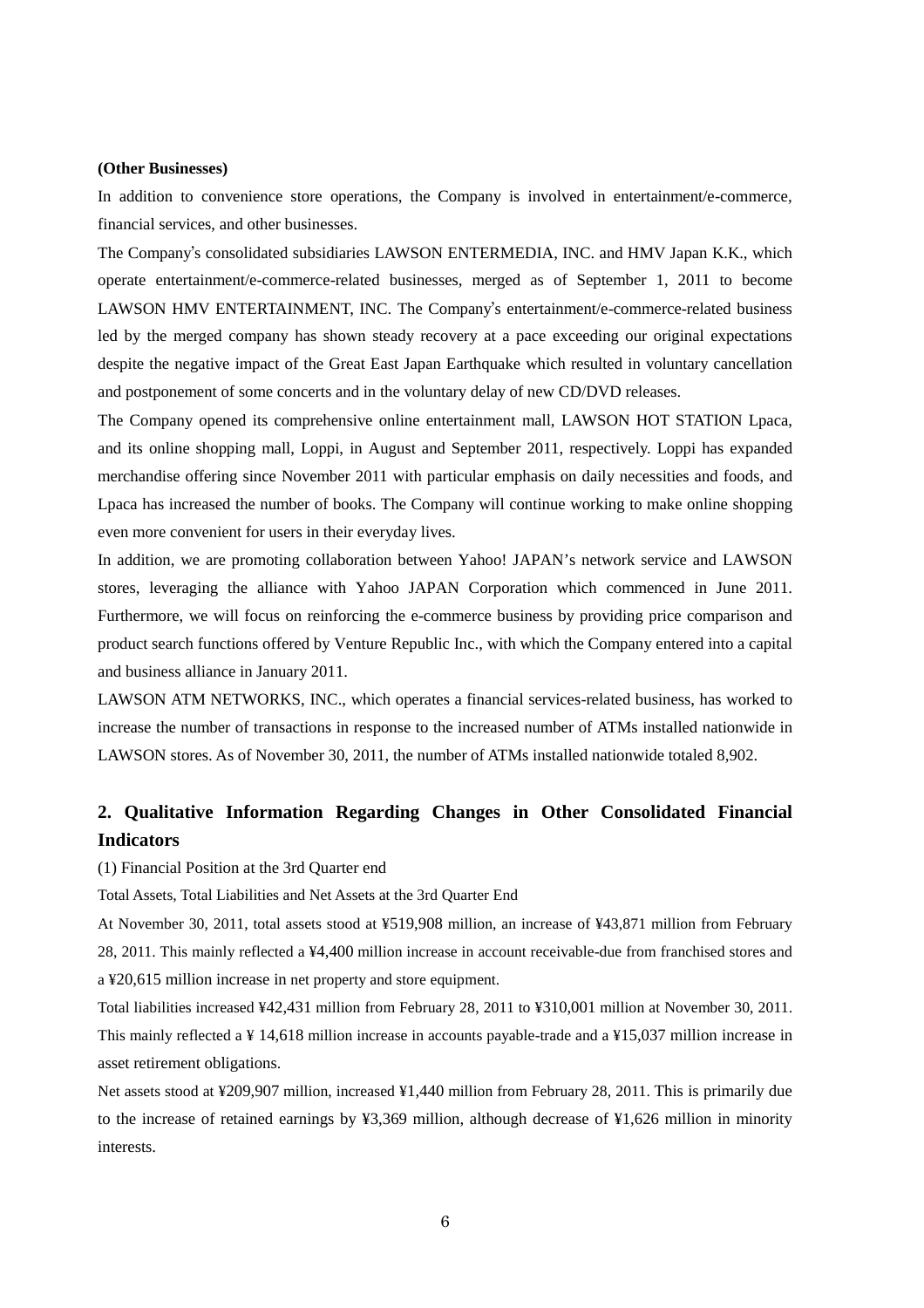(2) Cash Flows During the 3rd Quarter

Cash and cash equivalents at November 30, 2011 were ¥67,876 million, increased ¥164 million compared with February 28, 2011.

Operating activities provided net cash of ¥63,293 million, an increase of ¥5,498 million from the corresponding period of the previous 3rd Quarter, mainly due to increase in account payable-other and deposits received.

Investing activities used net cash of ¥38,956 million, an increase of ¥12,487 million from the corresponding period of the previous 3rd Quarter, mainly due to an increase in purchase of stocks of subsidiaries and affiliates.

Financing activities used net cash of ¥24,174 million, a decrease of ¥2,354 million over the corresponding period of the previous 3rd Quarter, mainly due to a decrease in purchase of treasury stock.

# **3. Other**

- (1) Change in important subsidiaries during the period (Changes in certain specified subsidiaries resulting in revised scope of consolidation): None
- (2) Adoptions of simplified accounting methods and accounting methods particular to presentation of quarterly financial statements:
	- ① Adoption of simplified accounting methods: Yes

Regarding property and store equipment to which the declining-balance method is applied, the amount of depreciation is calculated by apportioning depreciation equally during the period.

② Accounting methods particular to presentation of quarterly financial statements: None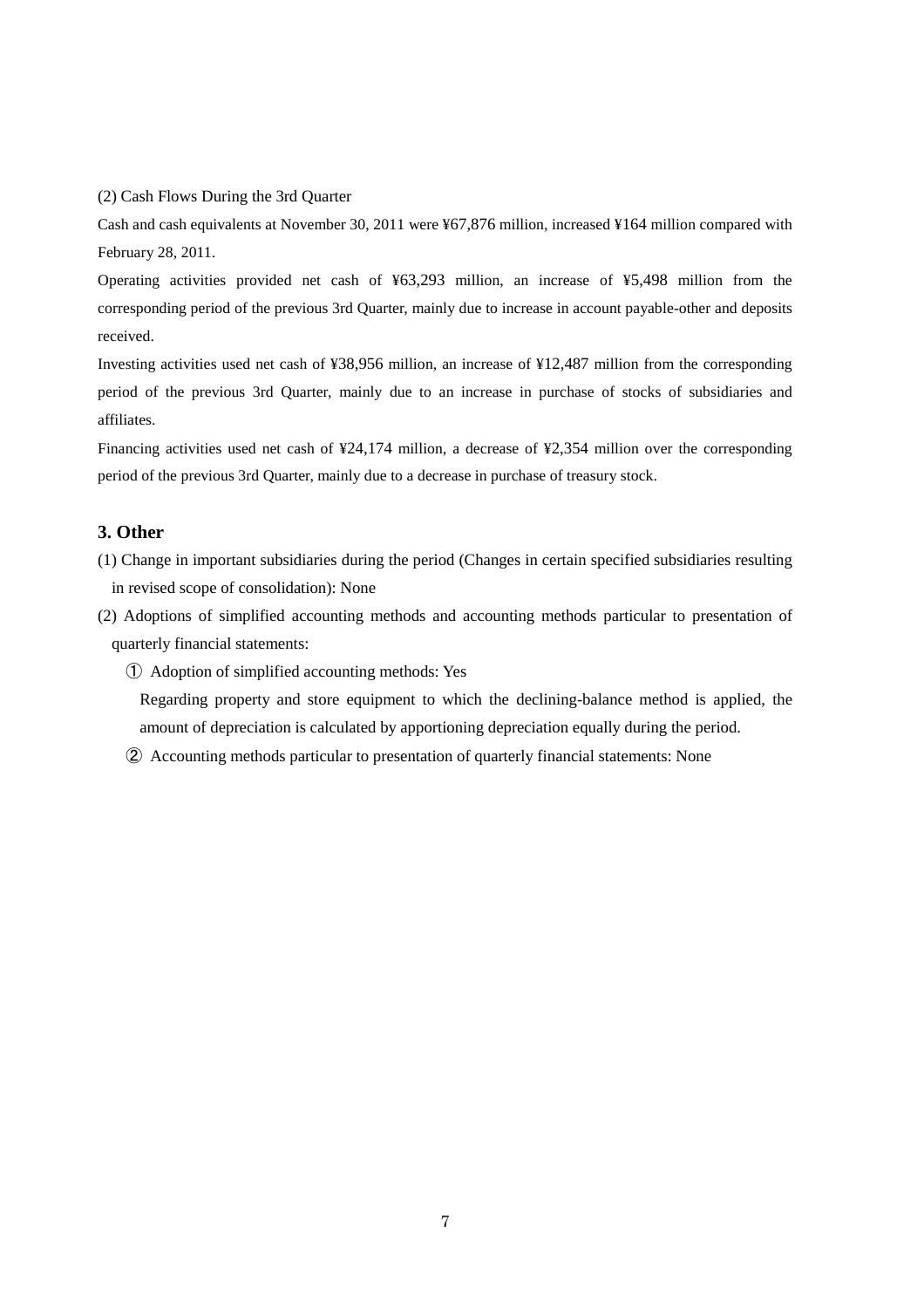# **3. Consolidated Financial Statements etc.**

(1)Consolidated Balance Sheets (Unaudited)

As of November 30, 2011 and February 28, 2011 (Millions of yen)

| As of indefined 30, 2011 and February 28, 2011 |                   | ( <i>INITITIOIIS</i> OF <i>year</i> ) |
|------------------------------------------------|-------------------|---------------------------------------|
|                                                | November 30, 2011 | February 28, 2011                     |
| <b>Current assets:</b>                         |                   |                                       |
| Cash and bank deposits                         | 73,481            | 74,816                                |
| Accounts receivable—due from franchised stores | 20,559            | 16,159                                |
| Marketable securities                          | 4,999             | 2,999                                 |
| Merchandise inventories                        | 8,661             | 7,011                                 |
| Accounts receivable-other                      | 31,004            | 29,285                                |
| Deferred tax assets                            | 4,061             | 4,943                                 |
| Other                                          | 11,710            | 9,891                                 |
| Allowance for doubtful accounts                | (173)             | (97)                                  |
| <b>Total</b>                                   | 154,304           | 145,009                               |
| <b>Fixed assets:</b>                           |                   |                                       |
| Property and store equipment                   |                   |                                       |
| Buildings and structures                       | 214,938           | 192,865                               |
| Accumulated depreciation                       | (109, 496)        | (96, 463)                             |
| Buildings and structures-net                   | 105,441           | 96,401                                |
| Vehicles, tools, furniture and fixtures        | 63,762            | 61,156                                |
| Accumulated depreciation                       | (50, 286)         | (47, 914)                             |
| Vehicles, tools, furniture and fixtures-net    | 13,476            | 13,241                                |
| Lease assets                                   | 68,366            |                                       |
| Accumulated depreciation                       | (15, 854)         |                                       |
| Lease assets-net                               | 52,512            |                                       |
| Other                                          | 8,018             | 58,311                                |
| Accumulated depreciation                       |                   | (9,120)                               |
| Lease assets-net                               | 8,018             | 49,190                                |
| <b>Subtotal</b>                                | 179,449           | 158,833                               |
| Intangible fixed assets;                       |                   |                                       |
| Software                                       | 27,551            | 27,901                                |
| Goodwill                                       | 11,329            | 7,717                                 |
| Other                                          | 541               | 477                                   |
| <b>Subtotal</b>                                | 39,422            | 36,096                                |
| <b>Investments and Other;</b>                  |                   |                                       |
| Long-term loans receivable                     | 31,923            | 31,825                                |
| Lease deposits                                 | 83,251            | 81,654                                |
| Deferred tax assets                            | 17,937            | 13,253                                |
| Claims provable in bankruptcy, claims provable | 15,185            | 15,372                                |
| in rehabilitation and other                    |                   |                                       |
| Other                                          | 14,372            | 10,037                                |
| Allowance for doubtful accounts                | (15, 937)         | (16,047)                              |
| <b>Subtotal</b>                                | 146,732           | 136,096                               |
| <b>Total</b>                                   | 365,604           | 331,026                               |
| <b>Total assets</b>                            | 519,908           | 476,036                               |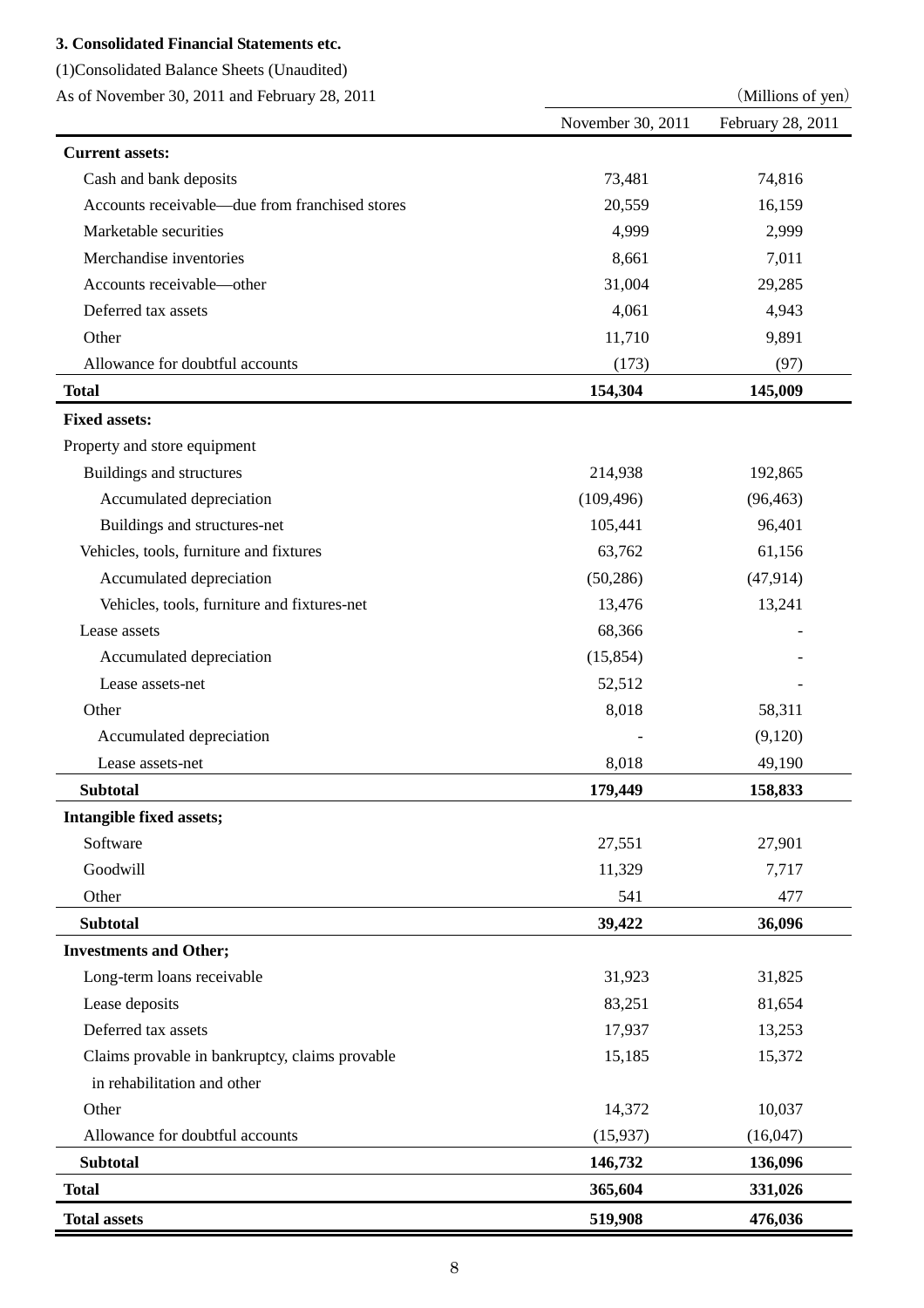|                                                                                |                   | (Millions of yen) |
|--------------------------------------------------------------------------------|-------------------|-------------------|
|                                                                                | November 30, 2011 | February 28, 2011 |
| <b>Current liabilities:</b>                                                    |                   |                   |
| Accounts payable -trade                                                        | 96,017            | 81,398            |
| Accounts payable— due to franchised stores                                     | 1,311             | 1,179             |
| Lease obligations                                                              | 10,571            |                   |
| Income taxes payable                                                           | 9,180             | 10,673            |
| Deposits received                                                              | 70,321            | 62,340            |
| Accrued employees' bonuses                                                     | 1,662             | 3,768             |
| Provision for use of points granted                                            | 789               | 1,287             |
| Other                                                                          | 22,025            | 31,947            |
| <b>Total</b>                                                                   | 211,880           | 192,595           |
| <b>Long-term Liabilities;</b>                                                  |                   |                   |
| Lease obligations                                                              | 36,923            |                   |
| Allowance for employees' retirement benefits                                   | 8,451             | 7,529             |
| Allowance for retirement benefits to executive officers and corporate auditors | 284               | 234               |
| Deposits received from franchisees and lessees                                 | 36,085            | 37,139            |
| Asset retirement obligations                                                   | 14,876            |                   |
| Other                                                                          | 1,499             | 30,070            |
| <b>Total</b>                                                                   | 98,121            | 74,974            |
| <b>Total Liabilities</b>                                                       | 310,001           | 267,570           |
| Shareholders' equity;                                                          |                   |                   |
| Common stock                                                                   | 58,506            | 58,506            |
| Capital surplus                                                                | 47,705            | 47,696            |
| Retained earnings                                                              | 102,977           | 99,608            |
| Treasury stock                                                                 | (1,651)           | (1,693)           |
| <b>Total Shareholders' equity</b>                                              | 207,538           | 204,117           |
| Valuation and translation adjustments;                                         |                   |                   |
| Net unrealized gain on available-for-sale securities                           | (39)              | (4)               |
| Land revaluation difference                                                    | (567)             | (634)             |
| Foreign currency translation adjustments                                       | (335)             | 1                 |
| Valuation and translation adjustments                                          | (942)             | (638)             |
| <b>Stock acquisition rights</b>                                                | 356               | 405               |
| <b>Minority interests</b>                                                      | 2,955             | 4,581             |
| <b>Total net assets</b>                                                        | 209,907           | 208,466           |
| <b>Total Liabilities and net assets</b>                                        | 519,908           | 476,036           |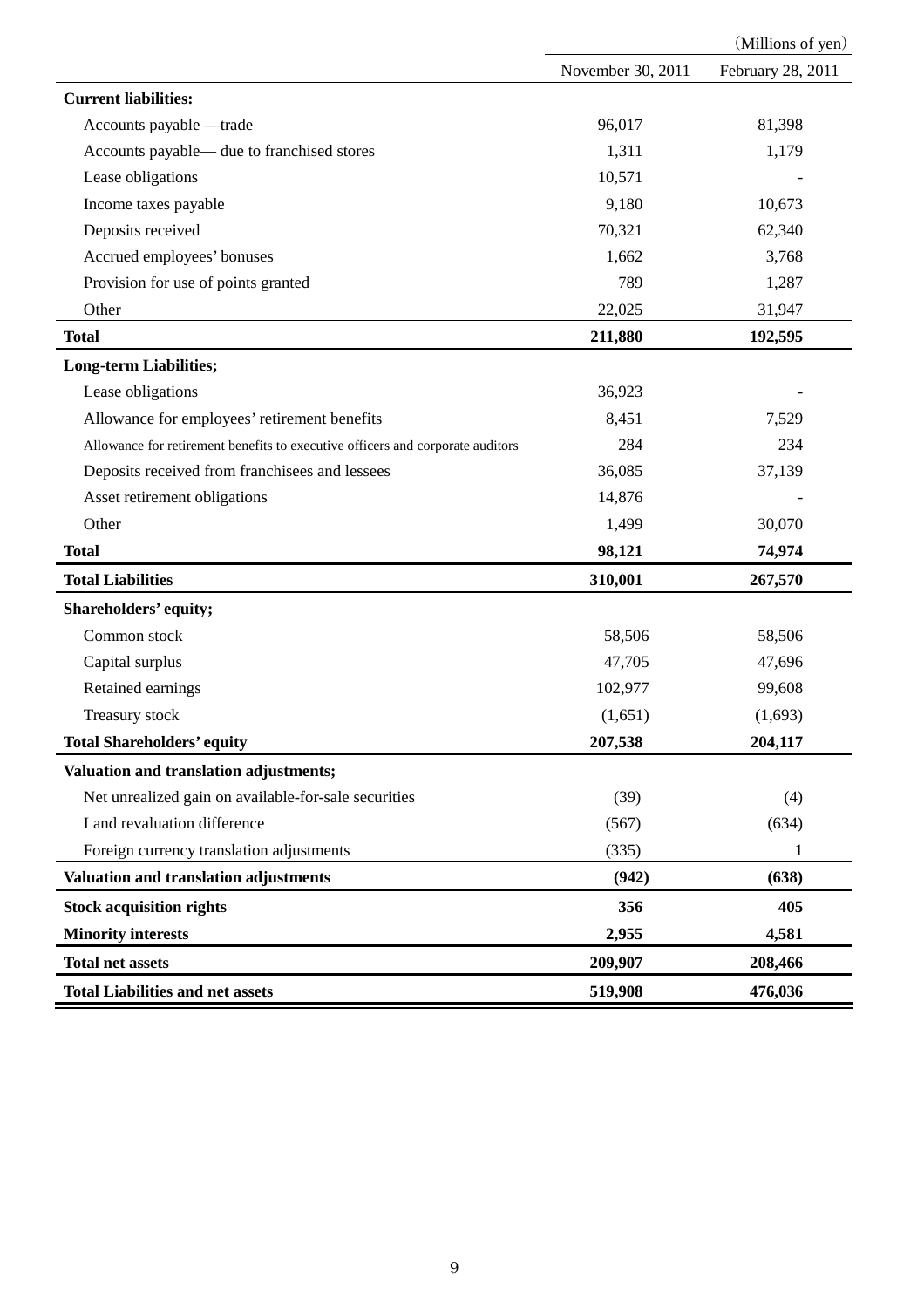# (2) Consolidated Statements of Income (Unaudited)

For the 3rd quarter of the fiscal year (From March 1, 2010 to November 30, 2010) (From March 1, 2011 to November 30, 2011)

(Millions of yen)

|                                                       | November 30, 2010 | November 30, 2011 |
|-------------------------------------------------------|-------------------|-------------------|
| <b>Total operating revenues</b>                       | 331,141           | 360,865           |
| Net sales                                             | 142,942           | 156,929           |
| Cost of goods sold                                    | 105,980           | 117,822           |
| <b>Gross Profit</b>                                   | 36,962            | 39,106            |
| Franchise commission from franchised stores           | 149,651           | 163,755           |
| Other                                                 | 38,546            | 40,180            |
| <b>Operating revenues</b>                             | 188,198           | 203,936           |
| <b>Operating gross profit</b>                         | 225,161           | 243,043           |
| Selling, general and administrative expenses          | 179,240           | 193,270           |
| <b>Operating profit</b>                               | 45,920            | 49,772            |
| Non - operating income and expenses;                  |                   |                   |
| Non – operating income;                               | 1,301             | 1,618             |
| Interest received                                     | 493               | 494               |
| Equity in earnings of affiliates                      | 228               | 155               |
| Compensation income                                   | 196               |                   |
| Other                                                 | 383               | 968               |
| Non - operating expenses;                             | 1,934             | 1,628             |
| Interest expense                                      | 706               | 829               |
| Loss on cancellation of store lease                   | 959               | 370               |
| Other                                                 | 268               | 428               |
| <b>Recurring profit</b>                               | 45,287            | 49,763            |
|                                                       |                   |                   |
| <b>Extraordinary income and losses;</b>               |                   |                   |
| <b>Extraordinary income;</b>                          | $\mathbf{1}$      | 2,042             |
| Gain on sales of investment securities                | 1                 |                   |
| Gain on step acquisitions                             |                   | 1,570             |
| Gain on negative goodwill                             |                   | 273               |
| Other                                                 |                   | 198               |
| <b>Extraordinary losses;</b>                          | 8,363             | 16,107            |
| Loss on retirement of noncurrent assets               | 2,229             | 1,531             |
| Loss on sales of noncurrent assets                    | 1,284             |                   |
| <b>Impairment</b> loss                                | 4,311             | 2,716             |
| Loss on disaster                                      |                   | 3,421             |
| Loss on adjustment for changes of accounting standard |                   | 8,292             |
| for asset retirement obligations                      |                   |                   |
| Other                                                 | 537               | 145               |
| Income before income taxes and minority interests     | 36,925            | 35,699            |
| Income taxes;                                         | 15,489            | 14,452            |
| Income taxes - current                                | 11,497            | 17,144            |
| Deferred income taxes                                 | 3,991             | (2,692)           |
| Income before minority interests                      |                   | 21,246            |
| Minority interests in net income                      | 646               | 632               |
| Net profit                                            | 20,789            | 20,614            |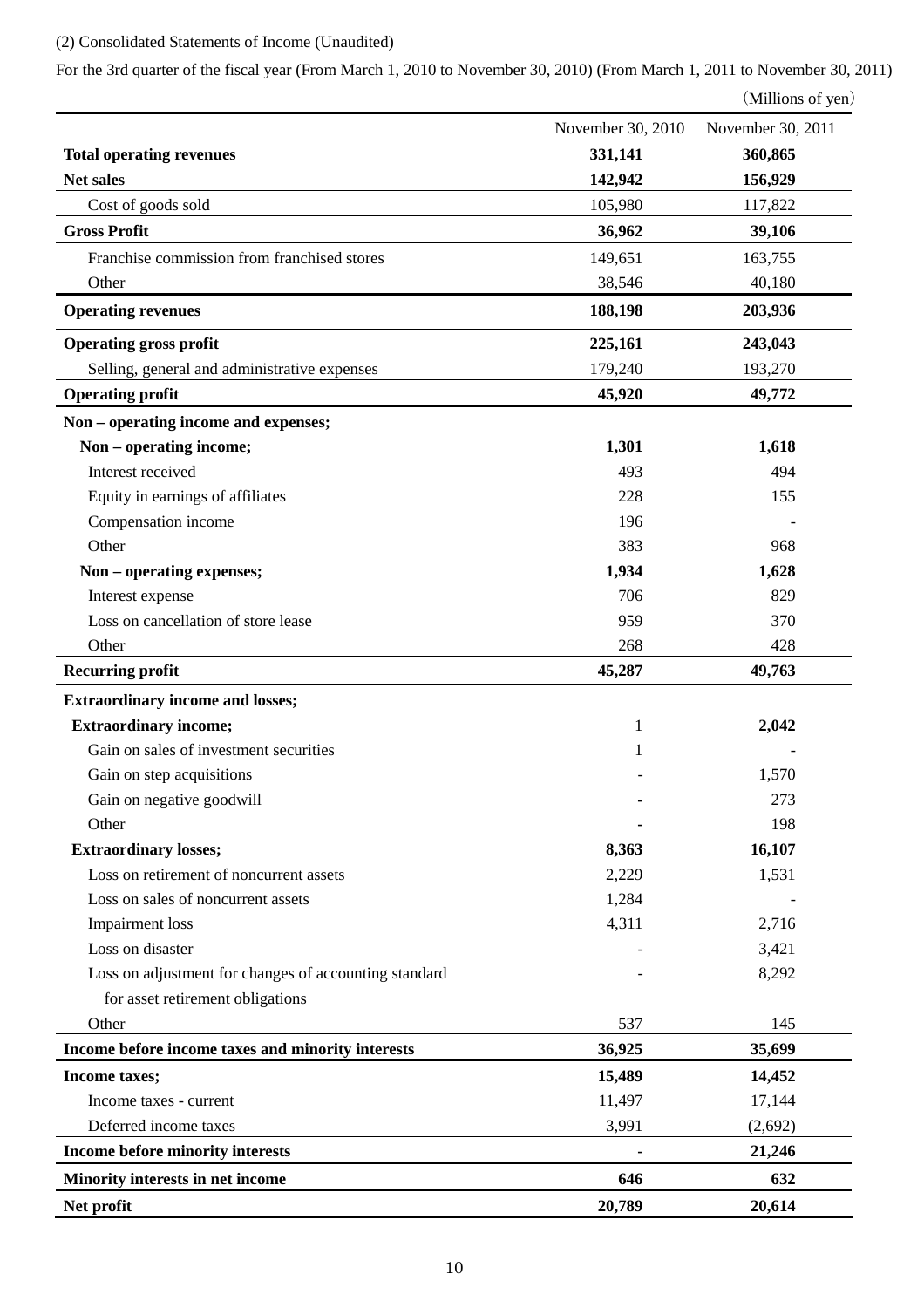# (3)Consolidated Statements of Cash Flows (Unaudited)

For the 3rd quarter of the fiscal year (From March 1, 2010to November 30, 2010) (From March 1, 2011 to November 30, 2011)

(Millions of yen)

|                                                                                        | November 30, 2010 | November 30, 2011 |
|----------------------------------------------------------------------------------------|-------------------|-------------------|
| Operating activities;                                                                  |                   |                   |
| Income before income taxes                                                             | 36,925            | 35,699            |
| Depreciation of fixed assets                                                           | 24,148            | 27,620            |
| Increase in provision for allowance for retirement benefits to employees               | 755               | 922               |
| Interest received                                                                      | (493)             | (497)             |
| Interest expense                                                                       | 706               | 829               |
| Impairment loss                                                                        | 4,311             | 2,716             |
| Loss on retirement of noncurrent assets                                                | 1,379             | 1,531             |
| Loss on disaster                                                                       |                   | 3,421             |
| Loss on adjustment for changes of accounting standard for asset retirement obligations |                   | 8,292             |
| Loss on step acquisitions                                                              |                   | (1,570)           |
| Other-net                                                                              | (619)             | (2,103)           |
| Decrease in accounts receivable due from franchised stores                             | 1,578             | (2,399)           |
| Increase in accounts receivable-other                                                  | (416)             | 192               |
| Increase in accounts payable—trade and due to franchised stores                        | 12,357            | 10,756            |
| Increase in accounts payable—other                                                     | (7,019)           | (1,824)           |
| Increase in deposits received                                                          | (910)             | 7,972             |
| Decrease in lease deposits from franchisee and lessees                                 | (788)             | (1,245)           |
| Other-net                                                                              | 2,167             | (4,871)           |
| <b>Subtotal</b>                                                                        | 74,082            | 85,442            |
| Interest income received                                                               | 496               | 502               |
| Interest expenses paid                                                                 | (706)             | (829)             |
| Income taxes paid                                                                      | (16,078)          | (18, 492)         |
| Payments for loss on disaster                                                          |                   | (3,329)           |
| Net cash flows provided by operating activities                                        | 57,794            | 63,293            |
| Investing activities;                                                                  |                   |                   |
| Payments into time deposits                                                            | (23,000)          | (20,100)          |
| Proceeds from withdrawal of time deposits                                              | 15,500            | 19,600            |
| Proceeds from redemption of marketable securities                                      | 2,500             |                   |
| Payment for acquisition of property and store equipment                                | (15, 845)         | (19,965)          |
| Purchase of intangible assets                                                          | (5,280)           | (5,637)           |
| Purchase of stocks of subsidiaries and affiliates                                      |                   | (6,044)           |
| Purchase of investments in subsidiaries resulting in change                            |                   | (982)             |
| in scope of consolidation                                                              |                   |                   |
| Proceeds from purchase of investments in subsidiaries resulting                        | 455               | 13                |
| in change in scope of consolidation                                                    |                   |                   |
| Payments for transfer of business                                                      |                   | (3,415)           |
| Other $-$ net                                                                          | (798)             | (2, 424)          |
| Net cash used in investing activities                                                  | (26, 468)         | (38,956)          |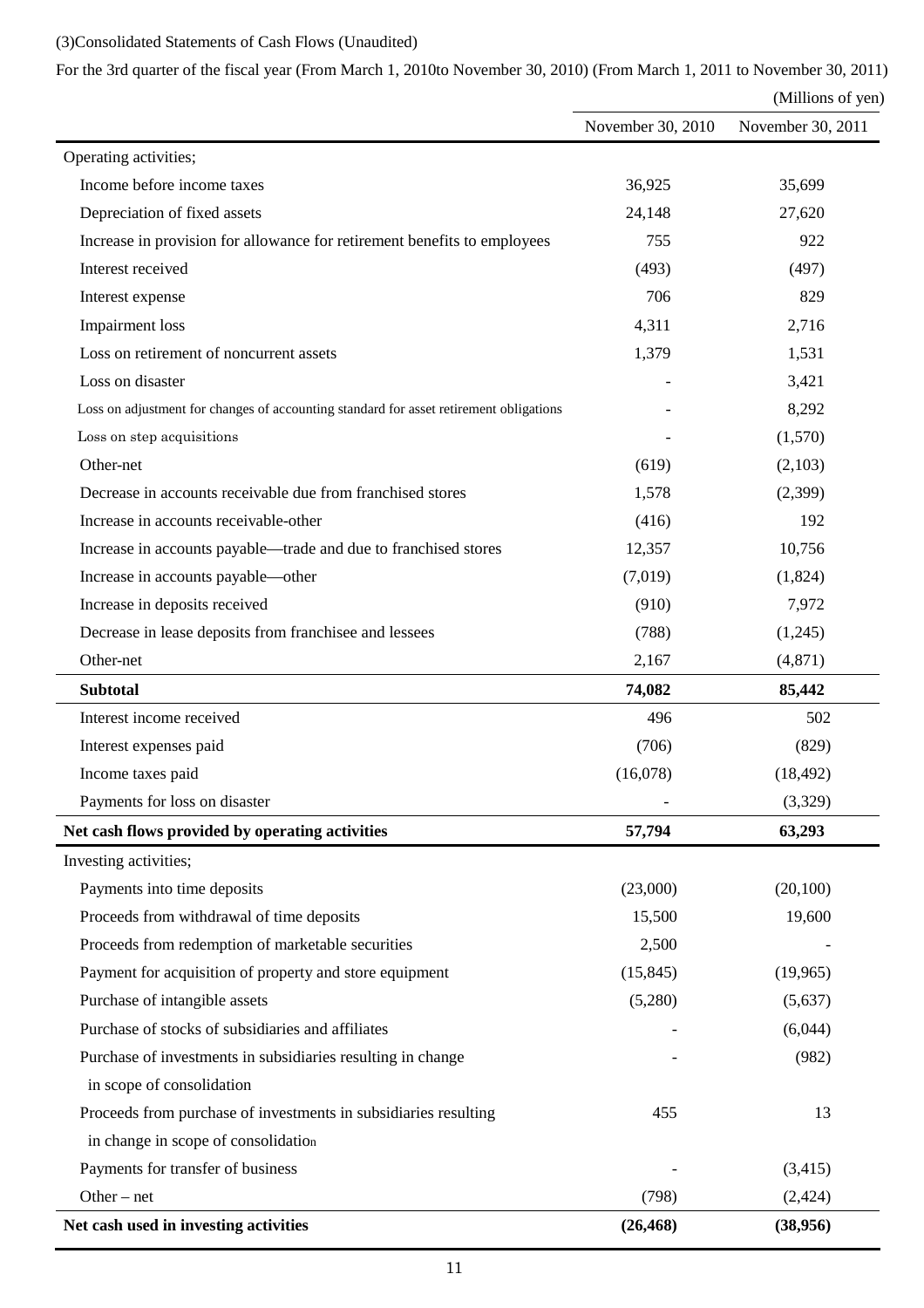|                                                             |                   | (Millions of yen) |
|-------------------------------------------------------------|-------------------|-------------------|
|                                                             | November 30, 2010 | November 30, 2011 |
| Financing activities;                                       |                   |                   |
| Repayments of lease obligations                             | (6, 543)          | (6,950)           |
| Cash dividends paid                                         | (16, 422)         | (17, 177)         |
| Purchase of treasury stock                                  | (3,507)           |                   |
| Other                                                       | (55)              | (46)              |
| Net cash used in financing activities                       | (26, 528)         | (24, 174)         |
| Effect of exchange rate change on cash and cash equivalents | (12)              | (47)              |
| Net increase in cash and cash equivalents                   | 4,784             | 114               |
| Cash and cash equivalents, beginning of year                | 54,843            | 67,712            |
| Increase (decrease) in cash and cash equivalents resulting  |                   | 49                |
| from change of scope of consolidation                       |                   |                   |
| Cash and cash equivalents at end of period                  | 59,627            | 67,876            |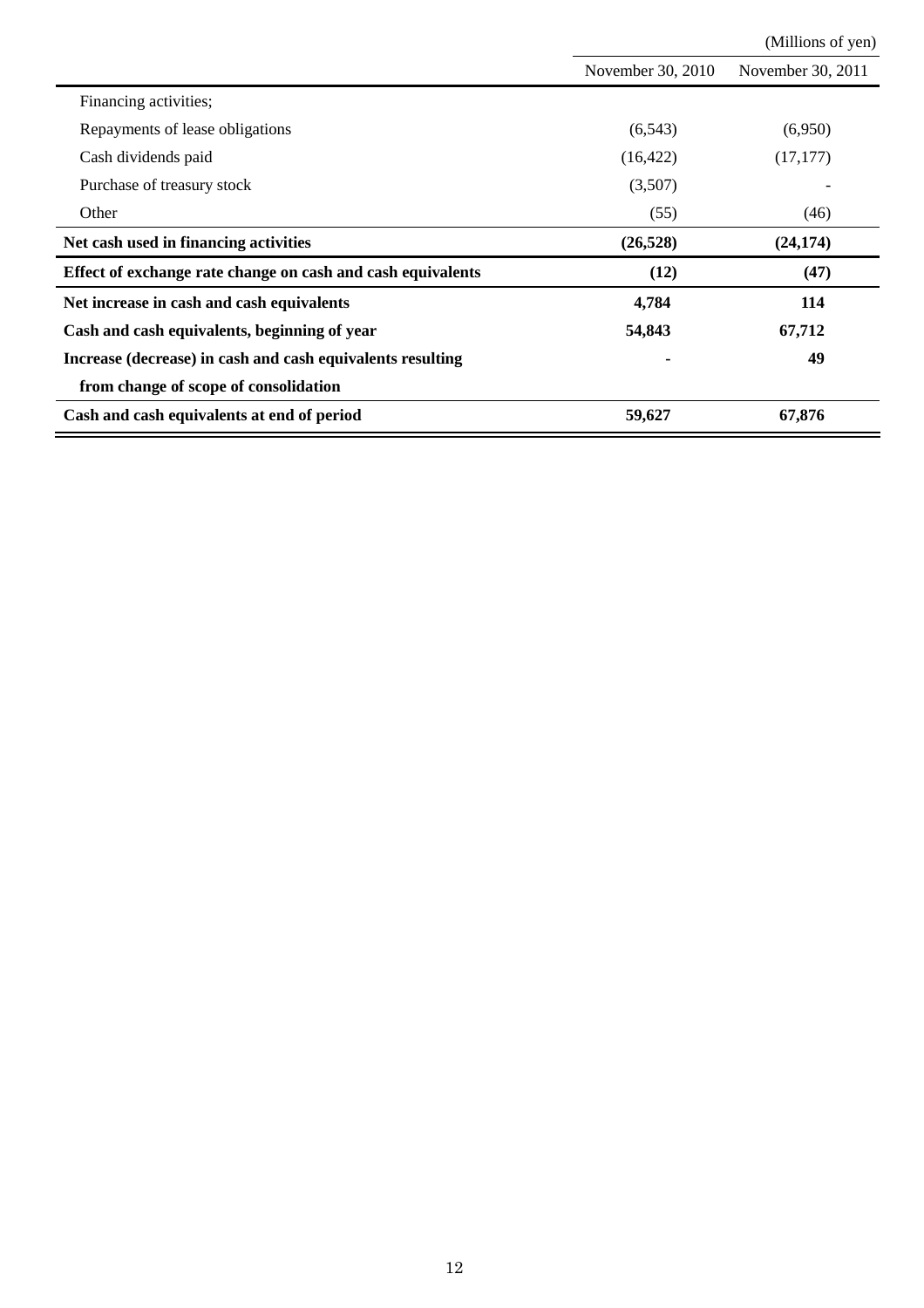# (4) Notes to Going Concern

Not Applicable.

## (5) Segment Information

[Business segment information]

(From March 1, 2010 to November 30, 2010)

 The Company operates mainly the franchised store business and total operating revenue, operating income and total assets of the franchised store business account for more than 90% of the respective consolidated totals at all segments for current 3rd quarter, therefore information by industry segment is omitted.

### [Geographic segment information]

(From March 1, 2010 to November 30, 2010)

Because net sales in Japan account for more than 90% of total net sales, LAWSON has omitted geographical segment information.

### [Overseas sales]

(From March 1, 2010 to November 30, 2010)

Overseas sales account for less than 10% of consolidated sales at all segments for current 3rd quarter, therefore overseas sales information is omitted.

### [Segment Information]

i) Outline of reporting segments

The Company's financial information is provided separately by reporting segment and is subject to regular review by the board of directors with regard to the allocation of managerial resources and performance evaluation.

The Group's primary business is the operation of convenience stores, which is undertaken by the incorporation of related businesses.

Therefore, the Group has made the convenience store unit its main reporting segment, based on consideration of financial characteristics and the nature of the services provided.

LAWSON, 99plus and LAWSON Toyama running the LAWSON, NATURAL LAWSON, LAWSON STORE 100 and other chains, the convenience store unit operates a franchise system as well as undertaking the direct management of stores in Japan.